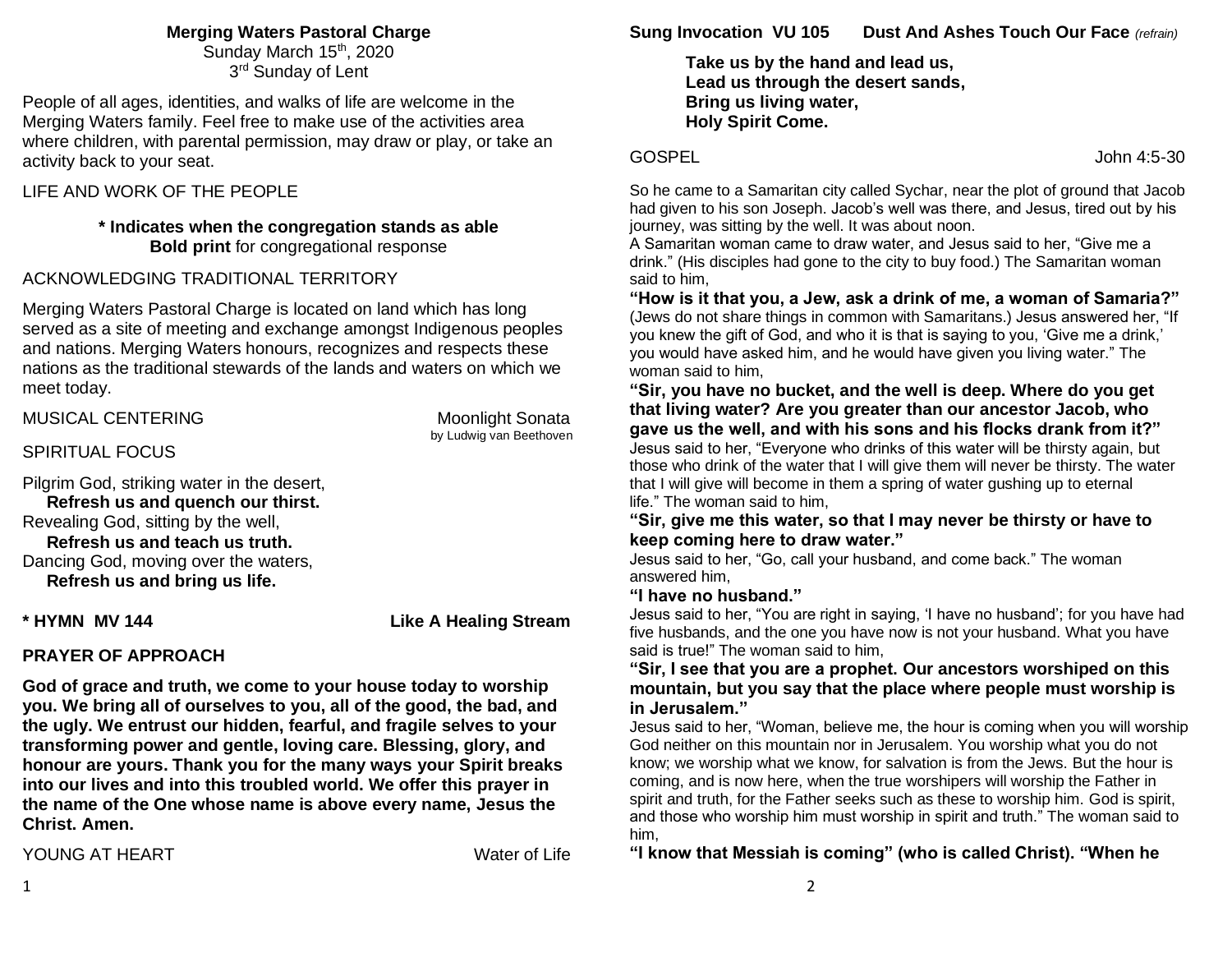#### **comes, he will proclaim all things to us."**

Jesus said to her, "I am he, the one who is speaking to you." Just then his disciples came. They were astonished that he was speaking with a woman, but no one said, "What do you want?" or, "Why are you speaking with her?" Then the woman left her water jar and went back to the city. She said to the people,

#### **"Come and see a man who told me everything I have ever done! He cannot be the Messiah, can he?"**

They left the city and were on their way to him.

| HYMN MV 117 |  |
|-------------|--|
|             |  |

# **By The Well, A Thirsty Woman**

| <b>APPLICATION FOR TODAY</b> | Water, Water Everywhere |
|------------------------------|-------------------------|
|                              |                         |

#### MINUTE FOR MISSION

OFFERING *We offer our prayer, reflections, and resources* MUSICAL OFFERING Who Will Be A Witness?

Traditional Spiritual arr. Donald Moore & Pierre Gallant

# **\* SONG OF DEDICATION**

 **VU 537 Your Work O God, Needs Many Hands Your work, O God, needs many hands to help you everywhere, And some there are who cannot serve unless our gifts we share. Because we love you and your work our offering now we make, Be pleased to use it as your own, we ask for Jesus' sake.**

### PRAYERS OF JOY AND CONCERN

THE JESUS PRAYER FOR TODAY

# **O, Source of Life**

**Connectedness beyond simple perception, We hold our experience of you as sacred. May we choose to live the good you call for In our lives as well as our imaginings. Nourish our bodies and spirits inspiring us To share the abundance we have. Challenge us to show understanding and love for others As we need to be understood and loved. Help us overcome our shortcomings To be our best selves As you have, do, and will always know we can Forever and ever. May we all make it so. Amen**

**\* HYMN We Are A Rainbow**

#### \* COMMISSIONING

We are God's people **Loved and cherishes We go out in joy.** We are God's people **Called and challenged, We go out in joy.** We are God's people, **Refreshed and forgiven, We go out in joy.**

#### \* BENEDICTION

#### MUSICAL SENDING **Hymn** Medley

arr. Phillip Keveren

**Thank you to today's Ushers: Barbara Hubert & David Lewis, Announcer: Al Davis, and Coffee Hosts: .** 

| <b>MERGING WATERS PASTORAL CHARGE</b><br><b>UNION CHURCH</b> | <b>Merging Waters</b>      |  |
|--------------------------------------------------------------|----------------------------|--|
|                                                              | <b>Pastoral Charge</b>     |  |
| THE UNITED CHURCH OF CANADA                                  |                            |  |
| STE. ANNE DE BELLEVUE, QUE.                                  |                            |  |
| « An Affirming Congregation »                                |                            |  |
| Rev. Ryan Fea, Ordained Minister                             |                            |  |
| ryanfea.mergingwaters@gmail.com                              |                            |  |
| Pierre Gallant; Church Musician Email:                       |                            |  |
| piregnt@hotmail.com                                          | Welcome Grace Service Love |  |
| <b>Susan Smith, Office Administrator</b>                     | Community                  |  |
| Email: mergingwaters@bellnet.ca Cell: (514) 445-2618         |                            |  |
| Website: mergingwaters.ca                                    |                            |  |

| UPCOMING SERVICES at 10:30 a.m.                                                |                                                |  |
|--------------------------------------------------------------------------------|------------------------------------------------|--|
| March 22 <sup>nd</sup> .                                                       | <b>Beaurepaire United - Lent 4</b>             |  |
| March 29th.                                                                    | <b>Joint Service - Summerlea United Lent 5</b> |  |
|                                                                                | (Communion)                                    |  |
|                                                                                | <b>Beaurepaire United - Palm Sunday</b>        |  |
| April 5 <sup>th</sup> .<br>April 9 <sup>th</sup> .<br>April 12 <sup>th</sup> . | <b>Union Church - Good Friday</b>              |  |
|                                                                                | <b>Union Church - Easter Sunday</b>            |  |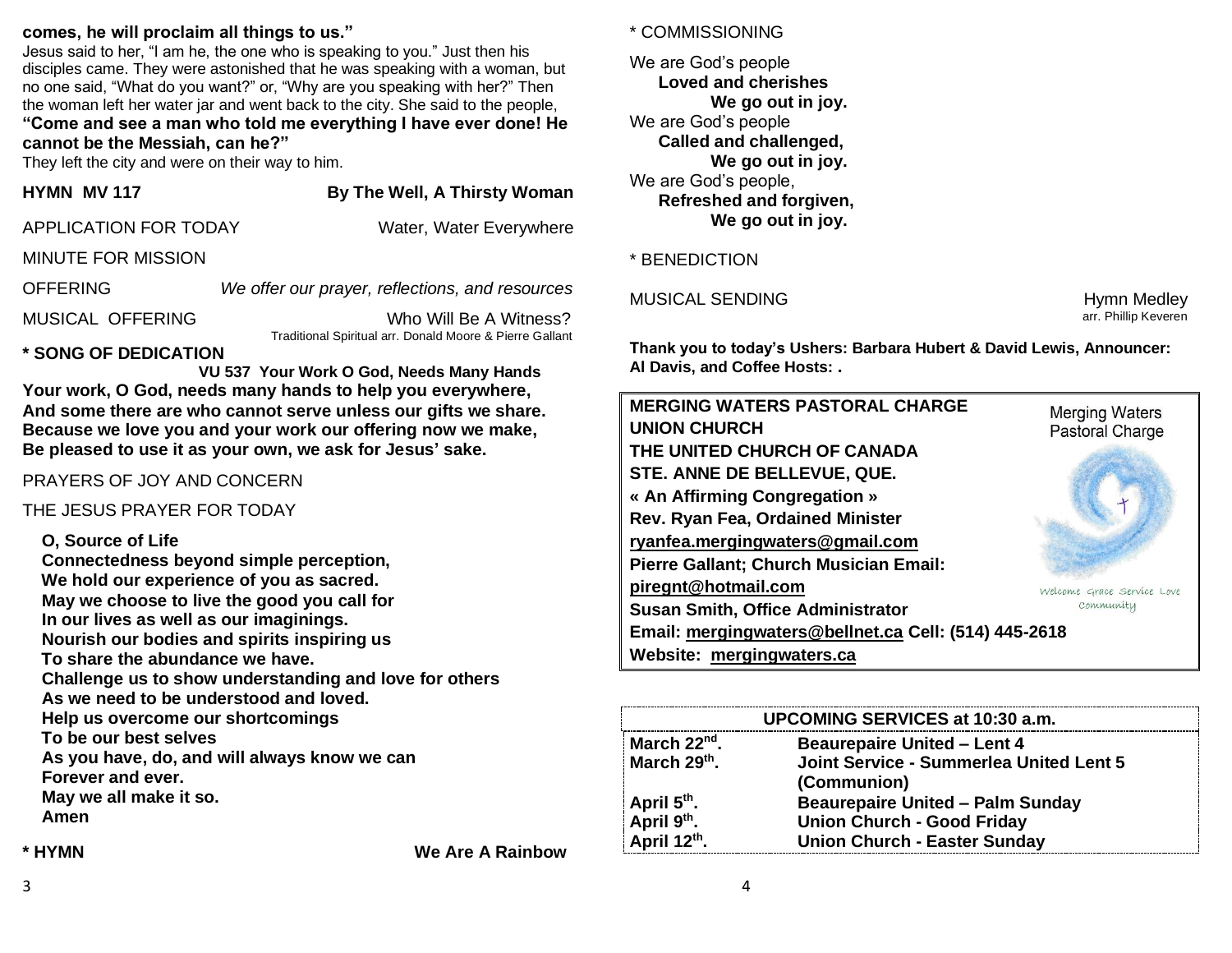Attributions: New Revised Standard Version Bible, copyright © 1989 the Division of Christian Education of the National Council of the Churches of Christ in the United States of America. Used by permission. All rights reserved.

Spiritual Focus & Commissioning from *Eggs and Ashes* by Ruth Burgess and Chris Polhill pp. 80-81.

Prayer of Approach **Thirsting for Grace: Service Prayers for the Third Sunday of Lent,** was written by the Rev. Dr. Renee C. Jackson, Minister for Ministerial Formation, UCC. Copyright 2020 Justice and Local Church Ministries, Faith INFO Ministry Team, United Church of Christ, 700 Prospect Avenue, Cleveland, OH 44115-1100. Permission granted to reproduce or adapt this material for use in services of worship or church education. All publishing rights reserved. Hymn version of We Are A Rainbow by David Kai

Jesus Prayer For Today by Rev. Ryan Fea, © 2020. Used with permission. All rights reserved. Merging Waters Logo.jpg by Ryan Fea used with permission, all rights reserved © 2020 Hymn Reprint licensing: One Licence # A-730039 & CCLI Licence # 1124952



After church [on March 15,](x-apple-data-detectors://2/) **Lynn Thompson** is having a sale of her crafts. On sale will be all occasion cards - including birthday cards decorated with origami designs made with recycled church bulletins. Also available will

be braided hot mats (made with recycled Boutique 24 t-shirts) as well as a few quilted items (crib quilts, table runner) made with fabric donated to Boutique 24. All proceeds go to Union Church. Treat yourself to her beautiful cards and textile work.

After service (March 15) there will be slices of pie for the second annual **Pie Day** (March  $14 = 3.14 = \pi$ ) celebrating the full inclusion of LGBTQIA+



and Two Spirit people in faith communities and beyond across Canada. Pies to be provided by the Social Committee and others for after the Church Service. A freewill donation will off-set the cost of ingredients & help support the West Island LGBTQIA+ Centre.

**Merging Waters Outreach** - There will be no Merging Waters sale of Fair Trade chocolate before Easter this year. Unfortunately, **Dix Mille Villages** in Pointe Claire will be closing at the end of May and we are unsure of our supply. We are very sorry to be losing this wonderful Fair Trade shop and encourage you to go and visit before it closes.



# **HEY BIBLE! WHAT DID YOU MEAN BY THAT!?**

Do you want to engage the scriptures in creative ways? Join Rev. Ryan in a Midrashic study of the readings for Lent. Midrash being the way we come at a Biblical text, asking questions about the gaps in the text, and allowing one's faithful

imagination to fill those gaps with possibilities that inspire our faith and living. **Beaurepaire United Church** Lounge **2:30 pm – 4:30 pm Wednesdays 25th , April 1st and 8th .**

# **WEST ISLAND LENTEN LUNCHES** will be served at Christ Church, Beaurepaire, on Wednesday from **March 4th to April 8th between 11:30 and 1:00 PM**. Beau.U.C. And Union Church (Merging Waters) are responsible for the one on **March 18th.** A signup sheet for volunteers to make Beef



Barley Soup and/or squares and help during the Luncheon will be posted in each church.

**Lenten Lunches** are back again this year and will take place at **Christ Church Beaurepaire**, 455 Church St, Beaconsfield, every Wednesday from **March 4 to April 8, from 11:30 am to 1:00 pm**. Enjoy a hearty homemade soup, bread, cheese, squares and tea/coffee for just \$8.00 per person.

We now have an elevator near the front doors, to access the Parish Hall. The Churches which are participating are St John the Baptist; Merging Waters Pastoral Charge; St Edmund of Canterbury; West Island Network and Christ Church Beaurepaire. All proceeds go to support each parish's world relief and development organizations.